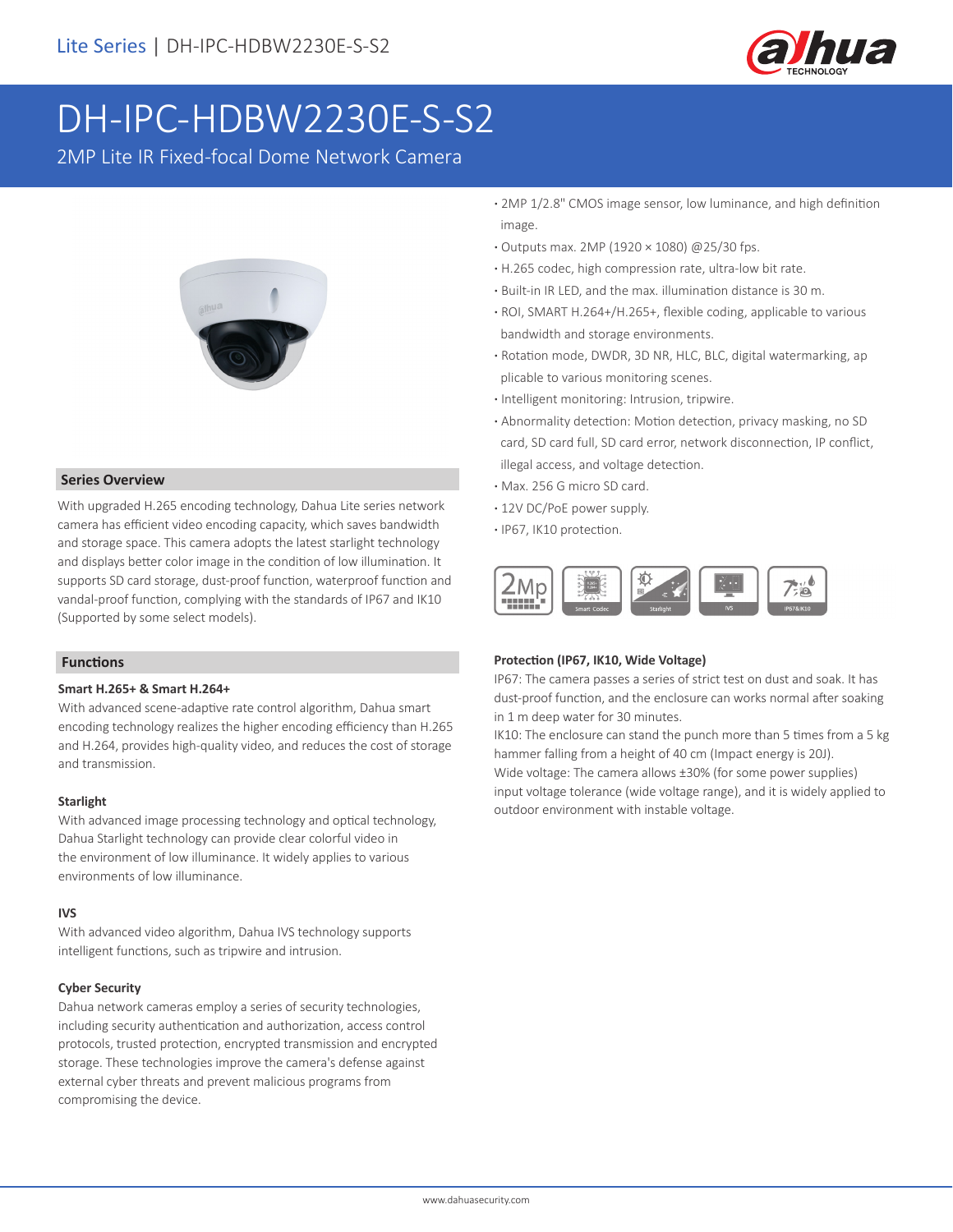## Lite Series | DH-IPC-HDBW2230E-S-S2

| <b>Technical Specification</b>  |                                                                                           |  |
|---------------------------------|-------------------------------------------------------------------------------------------|--|
| Camera                          |                                                                                           |  |
| Image Sensor                    | 1/2.8" CMOS                                                                               |  |
| Max. Resolution                 | 1920 (H) × 1080 (V)                                                                       |  |
| <b>ROM</b>                      | <b>128 MB</b>                                                                             |  |
| <b>RAM</b>                      | <b>128 MB</b>                                                                             |  |
| <b>Scanning System</b>          | Progressive                                                                               |  |
| <b>Electronic Shutter Speed</b> | Auto/Manual 1/3 s-1/100,000 s                                                             |  |
| Min. Illumination               | 0.005 Lux@F1.6 (Color, 30 IRE)<br>0.0005 Lux@F1.6 (B/W, 30 IRE)<br>0 Lux (Illuminator on) |  |
| S/N Ratio                       | $>$ 56 dB                                                                                 |  |
| <b>Illumination Distance</b>    | 30 m (98.43 ft) (IR)                                                                      |  |
| Illuminator On/Off Control      | Auto; manual                                                                              |  |
| <b>Illuminator Number</b>       | 3 (IR LED)                                                                                |  |
| Pan/Tilt/Rotation Range         | Pan: 0°-355°<br>Tilt: 0°-65°<br>Rotation: 0°-355°                                         |  |
| l ens                           |                                                                                           |  |
| Lens Type                       | Fixed-focal                                                                               |  |
| Lens Mount                      | M12                                                                                       |  |
| Focal Length                    | 2.8 mm; 3.6 mm                                                                            |  |
| Max. Aperture                   | 2.8 mm: F1.6<br>3.6 mm: F1.6                                                              |  |

| Field of View        |          | 2.8 mm: Horizontal: 108°; Vertical: 56°; Diagonal: 128°<br>3.6 mm: Horizontal: 88°; Vertical: 44°; Diagonal: 105° |                      |                                |                                |
|----------------------|----------|-------------------------------------------------------------------------------------------------------------------|----------------------|--------------------------------|--------------------------------|
| Iris Control         |          | Fixed                                                                                                             |                      |                                |                                |
| Close Focus Distance |          | 2.8 mm: $0.6$ m (1.97 ft)<br>3.6 mm: $1.3$ m (4.27 ft)                                                            |                      |                                |                                |
| <b>DORI Distance</b> | Lens     | Detect                                                                                                            | Observe              | Recognize                      | Identify                       |
|                      | $2.8$ mm | 38.6 m<br>(126.64 ft)                                                                                             | 15.4 m<br>(50.52 ft) | 7.7 <sub>m</sub><br>(25.26 ft) | 3.9 <sub>m</sub><br>(12.80 ft) |
|                      | $3.6$ mm | 58.9 m<br>(193.24 ft)                                                                                             | 23.6 m<br>(77.43 ft) | 11.8 m<br>(38.71 ft)           | 5.9 <sub>m</sub><br>(19.36 ft) |
| Smort E, cont        |          |                                                                                                                   |                      |                                |                                |

| Smart Event |  |
|-------------|--|
|-------------|--|

| <b>IVS</b>               | Tripwire; intrusion                                                                                                                                                                                                                                                                  |
|--------------------------|--------------------------------------------------------------------------------------------------------------------------------------------------------------------------------------------------------------------------------------------------------------------------------------|
| Video                    |                                                                                                                                                                                                                                                                                      |
| Video Compression        | H.265; H.264; H.264B; MJPEG (Only supported by the<br>sub stream)                                                                                                                                                                                                                    |
| Smart Codec              | Smart H.265+; Smart H.264+                                                                                                                                                                                                                                                           |
| Video Frame Rate         | Main stream:<br>$1920 \times 1080@1 - 25/30$ fps<br>Sub stream:<br>$704 \times 576@1 - 25$ fps<br>$704 \times 480@1 - 30$ fps<br>*The values above are the max, frame rates of each<br>stream; for multiple streams, the values will be subjected<br>to the total encoding capacity. |
| <b>Stream Capability</b> | 2 streams                                                                                                                                                                                                                                                                            |

| Resolution               | 1080p (1920 × 1080); 1.3M (1280 × 960); 720p (1280<br>× 720); D1 (704 × 576/704 × 480); VGA (640 × 480); CIF<br>$(352 \times 288/352 \times 240)$                                                                                                                     |
|--------------------------|-----------------------------------------------------------------------------------------------------------------------------------------------------------------------------------------------------------------------------------------------------------------------|
| <b>Bit Rate Control</b>  | CBR/VBR                                                                                                                                                                                                                                                               |
| Video Bit Rate           | H.264: 32 kbps-6144 kbps<br>H.265: 12 kbps-6144 kbps                                                                                                                                                                                                                  |
| Day/Night                | Auto (ICR)/Color/B/W                                                                                                                                                                                                                                                  |
| <b>BLC</b>               | Yes                                                                                                                                                                                                                                                                   |
| HLC                      | Yes                                                                                                                                                                                                                                                                   |
| <b>WDR</b>               | <b>DWDR</b>                                                                                                                                                                                                                                                           |
| <b>White Balance</b>     | Auto; natural; street lamp; outdoor; manual; regional<br>custom                                                                                                                                                                                                       |
| Gain Control             | Auto; manual                                                                                                                                                                                                                                                          |
| Noise Reduction          | 3D NR                                                                                                                                                                                                                                                                 |
| <b>Motion Detection</b>  | OFF/ON (4 areas, rectangular)                                                                                                                                                                                                                                         |
| Region of Interest (RoI) | Yes (4 areas)                                                                                                                                                                                                                                                         |
| Smart Illumination       | Yes                                                                                                                                                                                                                                                                   |
| Image Rotation           | 0°/90°/180°/270° (Support 90°/270° with 1080p<br>resolution and lower)                                                                                                                                                                                                |
| Mirror                   | Yes                                                                                                                                                                                                                                                                   |
| <b>Privacy Masking</b>   | 4 areas                                                                                                                                                                                                                                                               |
| Alarm                    |                                                                                                                                                                                                                                                                       |
| Alarm Event              | No SD card; SD card full; SD card error; network<br>disconnection; IP conflict; illegal access; motion<br>detection; video tampering; tripwire; intrusion; voltage<br>detection; security exception                                                                   |
| Network                  |                                                                                                                                                                                                                                                                       |
| Network Port             | RJ-45 (10/100 Base-T)                                                                                                                                                                                                                                                 |
| SDK and API              | Yes                                                                                                                                                                                                                                                                   |
| <b>Cyber Security</b>    | Video encryption; firmware encryption; configuration<br>encryption; Digest; WSSE; account lockout; security logs;<br>IP/MAC filtering; generation and importing of X.509<br>certification; syslog; HTTPS; 802.1x; trusted boot; trusted<br>execution; trusted upgrade |
| Network Protocol         | IPv4; IPv6; HTTP; TCP; UDP; ARP; RTP; RTSP; RTCP; RTMP;<br>SMTP; FTP; SFTP; DHCP; DNS; DDNS; QoS; UPnP; NTP;<br>Multicast; ICMP; IGMP; NFS; PPPoE; Boujour                                                                                                            |
| Interoperability         | ONVIF (Profile S/Profile G/Profile T); CGI; P2P; Milestone                                                                                                                                                                                                            |
| User/Host                | 20 (Total bandwidth: 48 M)                                                                                                                                                                                                                                            |
| Storage                  | FTP; SFTP; Micro SD card (support max. 256 G); NAS                                                                                                                                                                                                                    |
| <b>Browser</b>           | ΙE<br>Chrome<br>Firefox                                                                                                                                                                                                                                               |
| Management Software      | Smart PSS; DSS; DMSS                                                                                                                                                                                                                                                  |
| Mobile Client            | IOS; Android                                                                                                                                                                                                                                                          |
| Certification            |                                                                                                                                                                                                                                                                       |
| Certifications           | CE-LVD: EN 62368-1<br>CE-EMC: Electromagnetic Compatibility Directive<br>2014/30/EU<br>FCC: 47 CFR FCC Part 15, Subpart B                                                                                                                                             |